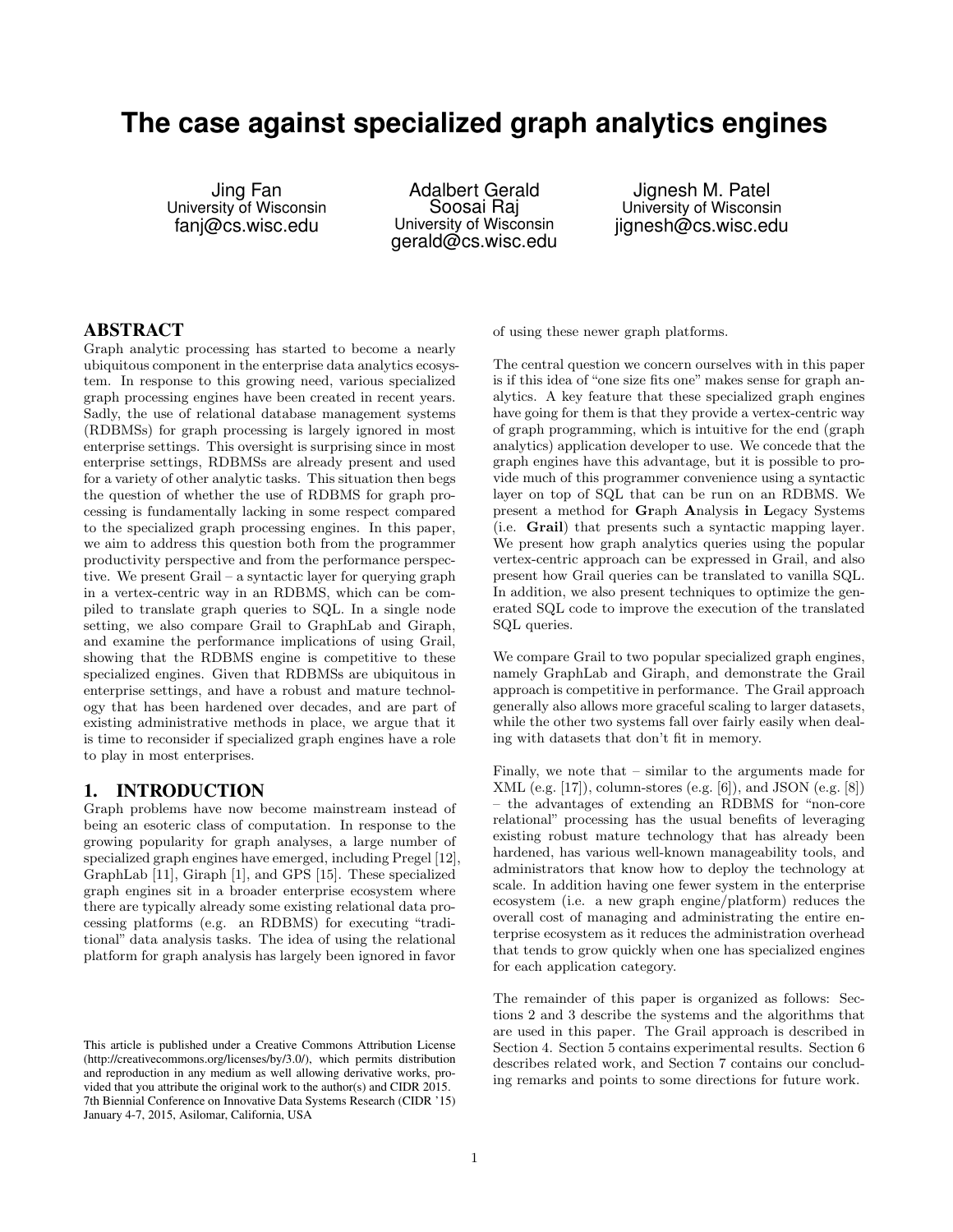# 2. SYSTEM TESTED

In this section, we describe the three engines that we consider in this paper. These engines are representative of three distinct approaches to graph analysis, namely RDBMS-based, Hadoop-based, and a specialized native graph engine.

# 2.1 RDBMS-based Approach: SQL Server

In this study, we use a single-node Microsoft SQL Server 2014 as the RDBMS. It provides T-SQL as the SQL language surface. We pick SQL Server because it is a representative mature RDBMS product, but our results should generalize to other RDBMSs. Like other commercial RDBMSs, SQL Server has built-in buffer management system to enable efficient disk-RAM data exchange.

RDBMS engines also scale-out across nodes, and exploring that performance aspect is a good topic for follow-on work, and not considered in this initial position paper.

#### 2.2 Hadoop-based approach: Giraph

Apache Giraph is an open-source iterative graph processing system. Giraph runs jobs on Hadoop and uses HDFS to store both input and output data. Giraph includes out-ofcore computation, spilling data to disk as needed.

# 2.3 Native Graph Engine: GraphLab

GraphLab is an open-source graph analytic platform based on a Gather-Apply-Scatter model. GraphLab is a key example of a specialized graph engine.

# 3. ALGORITHMS

In this section, we describe three common graph analytic algorithms, and use them to make our argument.

#### 3.1 Single Source Shortest Path (SSSP)

SSSP finds the minimum cost path between a given source vertex and all other vertices. A parallel variant of the Bellman-Ford algorithm is commonly used to evaluate SSSP. Initially, the source vertex distance is set to 0 and it is the only active vertex; all other vertices have the initial distance set to  $\infty$ . In each iteration, every active vertex v sends a message to each node that is directly connected to the vertex  $v$ . Each such neighbor node,  $u$ , receives a message containing its current minimum distance plus the weight of the edge. In the next iteration, the vertices that have received messages become active, and mutate their (vertex) value to the minimum of its received messages. Updated vertices then send messages to their neighbors. The program terminates when no vertices are active and no messages remain in the system.

As an example, consider the case when the weight of each edge is 1. Then, the shortest path value of a vertex  $v$  is updated as:  $SP(v) = min(SP(v), min_{u \in N(v)}(SP(u) + 1)),$ where  $SP(v)$  is the shortest path value of v, and  $N(v)$  is the set that has an edge pointing to the vertex  $v$ .

## 3.2 PageRank

The PageRank algorithm was designed to rank web pages, counting the number and quality of links to a page to determine an estimate of how important each page is. In each





iteration, the PageRank of a vertex  $v$  is updated as:

$$
PR(v) = d \times \Sigma_{u \in N(v)} \frac{PR(u)}{L(u)} + (1 - d)
$$

where d is the damping factor,  $PR(v)$  is the pagerank value of v,  $L(u)$  is the out-degree of the vertex u. A typical default value for d is 0.85, and we use that default value.

# 3.3 Weakly Connected Component (WCC)

WCC computes the maximal subgraph in a directed graph, such that every pair of vertices in the subgraph is mutually reachable when replacing the directed edges with undirected edges. In WCC, all the vertices are initially active and use their own vertex id as the component id value. In each iteration, each active vertex updates its component id value if a smaller component id value is found. Each updated vertex then send messages containing its current component id value to its neighbors. Execution stops when all the vertices are inactive and there are no new messages.

# 4. GRAIL

A key feature that the specialized graph engines tout is a (graph) programmer-friendly API. RDBMS engines provide SQL, which is not a natural way to express graph analysis tasks. In this section we present Grail – a syntactic layer on top of SQL that provides a programmer-friendly interface for expressing graph analytic queries.

We note that even this area of designing APIs and/or languages for graph analytics is an active area of research, with a number of recent Datalog-inspired proposals, such as [16, 18, 7]. But these previous efforts largely end up building a new data processing platform. We also note that in the future, it may make sense to generate other APIs/languages like Grail to map to SQL engines. A goal of this paper is simply to show that this mapping can be done fairly easily with vanilla SQL.

# 4.1 Overview

The architecture of the Grail approach is shown in Figure 1. There are three parts: an API, a translator, and an optimizer. The API provides a vertex-centric way to express the query, the translator maps the query to a runnable SQL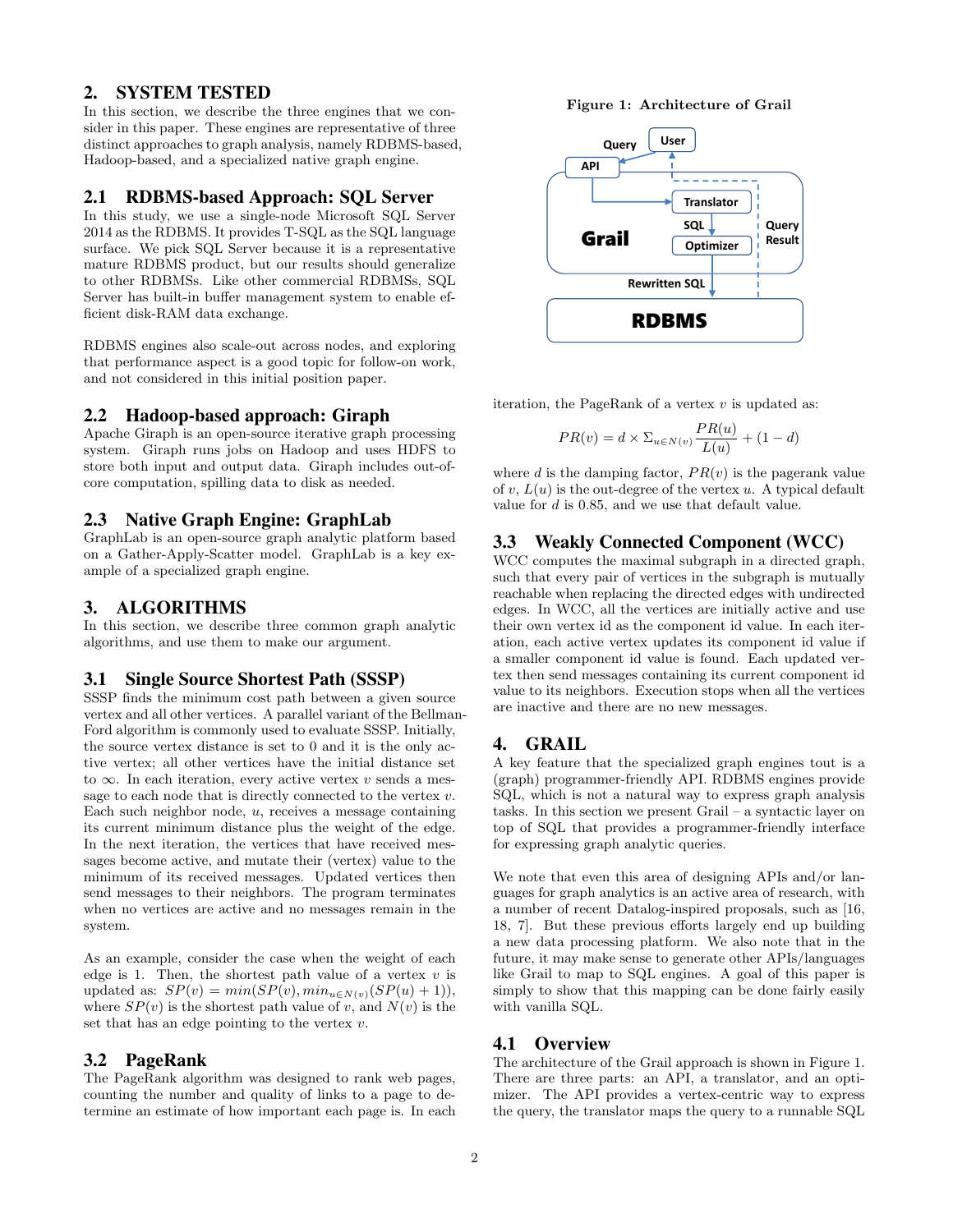script, which is T-SQL in our case. An optimizer component is used to generate "efficient" T-SQL queries (note that this optimizer optimizes the translation to suit the specific characteristics of the underlying RDBMS engine and is complementary to the query optimizer that sits inside the RDBMS).

# 4.2 Data Model

In Grail, the graph data is stored in the underlying DBMS using a set of tables. In this section we introduce the underlying data model.

First, we note that conceptually both Giraph and Graphlab use separate classes to define the graph using two classes: Vertex and Edge.

| class Vertex {            | class Edge { |
|---------------------------|--------------|
| I id:                     | I target;    |
| V data:                   | E data;      |
| List <edge> edges;</edge> |              |
|                           |              |

We mirror this model, and store the edges and the vertices as tables in a RDBMS, using the schema defined in Table 1. In Table 1 there are "permanent" tables to store the base data, and "intermediate" tables that are used as temporary relations during the graph computation. The final result is stored in the next table.

The list above is not complete and in some cases additional tables are needed based on the variables used in user's query. For example, the out\_cnts table can be created to record outdegrees of vertices, and the updated table is needed to record the updated vertices in the current iteration.

# 4.3 Computation Model

The computation models of Giraph, GraphLab and Grail differ in the way that vertices communicate with each other using messages/signals, and the ability/inability of vertices to extract information from other vertices. Here we briefly describe the computational models of the two specialized graph engines and Grail.

#### *4.3.1 Giraph*

Giraph is a vertex-centric graph system that uses a message passing model for communication. Computation is organized into supersteps (i.e. iterations).

More specifically, in Giraph vertices communicate directly with each other by sending messages. In every *superstep*, a vertex can execute a user-defined function to receive messages, do local computation, and send messages. For example, the single source shortest path algorithm works as shown in Figure 2. Here, we are computing the shortest path from vertex A to every other vertex in the graph. In iteration (#1), vertex A sends messages to vertices B and C, and updates its own shortest path distance to be zero. Then, in iteration  $(\#2)$ , vertices B and C use the messages that it received (at the beginning of this iteration from vertex A) to modify their shortest path distance from the vertex A. In this same iteration, vertex B also sends a message to vertex D. This message contains the destination vertex, and the sum of the value of the source vertex and the weight

of the edge between them. Similar processing happens at vertex C in this iteration  $(\#2)$ , resulting in a message being sent from vertex C to vertex D. Finally in iteration  $(\#3)$ , vertex D uses the messages it received from vertices B and C to update its value (of the shortest path distance from A). Since vertex D doesn't have any out-going edges, it doesn't send any messages, and the algorithm terminates. Now every vertex has the distance of the shortest path from vertex A. It is important to note that in Giraph the data is moved to the computation, and the computation is carried out at the vertices.

#### *4.3.2 GraphLab*

GraphLab is based on the Gather-Apply-Scatter model. In each iteration, GraphLab performs Gather, Apply, and Scatter functions serially for every vertex.

In contrast to Giraph, rather than communicating using messages, GraphLab employs a signaling mechanism for communication. In each iteration, vertices receiving the signals get activated, and GraphLab performs Gather, Apply, and Scatter functions serially for every active vertex, in each iteration. GraphLab uses a shared-memory view of computation, which means that data on adjacent vertices and edges are directly accessible by an active vertex, and there is no need to use messages to transfer these data values. (In a cluster environment, each vertex has a master node, and multiple vertices could be mastered by a single node. Furthermore, ghost vertices are created for all vertices that are adjacent to vertices that are mastered at each node. Then, signals sent to a ghost vertex results in sending a message to the corresponding master node.) For example, in Figure 2, to find the shortest path distance from vertex A to all other vertices, in iteration  $(\#1)$ , vertex A performs its gather, apply and scatter functions. This iteration results in the vertex A signaling the vertices B and C. In iteration  $(\#2)$ , the vertices B and C become activated. Then, they read values from their incoming edges, and also data values from the vertex A (in the gather phase). Finally, they use these gathered values to update their own vertex values during the apply phase. A (barrier-based) synchronization between the gather and the apply phases ensures that the updates in the apply phase strictly happen after the reads have completed in the gather phase. The last step in iteration  $(\#2)$ , is the scatter phase (which is also super-seeded by a barrier synchronization), in which the vertices scatter their updated values by signaling their neighbors; in this case vertex  $D$  is signaled. Finally in iteration  $(\#3)$ , vertex D updates its shortest path distance (from the vertex A) based on the data at vertices B and C and the information about the incoming edges. It is important to note that in GraphLab the data is not copied and sent to where it is used for computation, but rather the data values are simply accessed when they are needed for computation.

*Asynchronous Execution in GraphLab.* The above description for GraphLab was for its synchronous mode of computation. GraphLab can also execute in an asynchronous mode where the PowerGraph [9] engine can execute computation for active vertices as and when processor and network resources become available. To address the problem of nondeterminism that may arise due to asynchronous execution,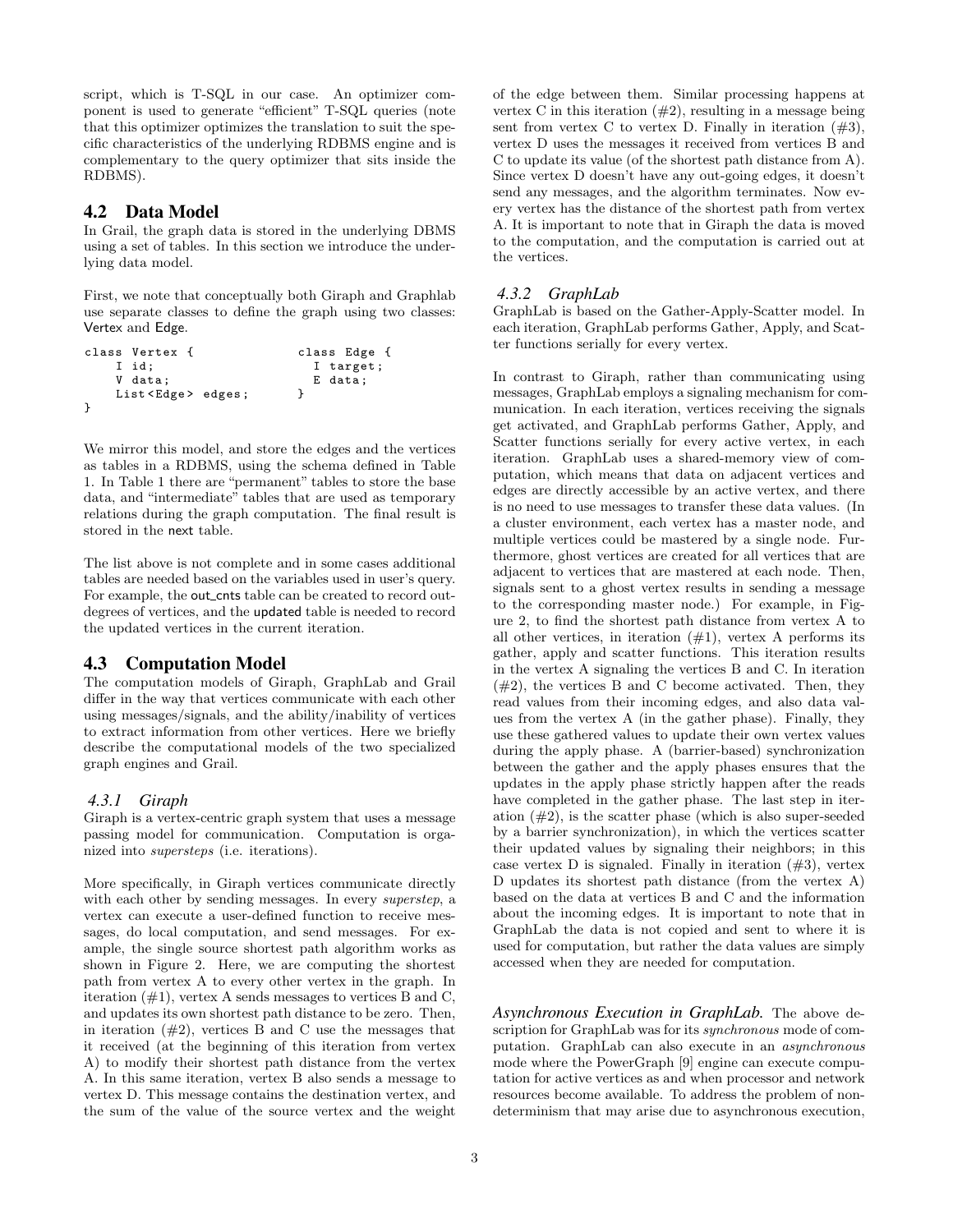Table 1: Schema Definitions: In some systems (e.g. SQL Server) next, message and update are reserved keywords and can be substituted for other names. In the interest of readability, we use these keywords here.

|              | <b>Schema</b>                                                               | Definition                                                                   |  |  |
|--------------|-----------------------------------------------------------------------------|------------------------------------------------------------------------------|--|--|
| Permanent    | edge(src, dest, data, val)                                                  | Original directed graph edges. src and dest are the source vertex id and     |  |  |
|              |                                                                             | the destination vertex id of this edge respectively, data contains some      |  |  |
|              |                                                                             | properties of this edge that is irrelevant to the computation (e.g. edge)    |  |  |
|              |                                                                             | establishment time), and val represents some property of this edge that is   |  |  |
|              | relevant to the computation (e.g. edge weight).                             |                                                                              |  |  |
|              | Original vertices. id represents the vertex id of the vertex, data contains |                                                                              |  |  |
|              |                                                                             | some property of the vertex that is irrelevant to the computation (e.g.      |  |  |
|              |                                                                             | vertex description), and val contains some property of the vertex that is    |  |  |
|              |                                                                             | relevant to the computation (e.g. indegree of a vertex).                     |  |  |
|              | next(id, val)                                                               | Values for the vertices in the next iteration, id is the vertex id of the    |  |  |
| Intermediate |                                                                             | vertex, and val is the relevant value of the vertex that would be useful in  |  |  |
|              |                                                                             | the next iteration.                                                          |  |  |
|              | cur(id, val)                                                                | Values for the gathered messages. id is the vertex id of the vertex, and val |  |  |
|              |                                                                             | is the aggregated value for the vertex.                                      |  |  |
|              | message(id, val)                                                            | Messages passed to neighbors, id is the vertex id of the target vertex, and  |  |  |
|              |                                                                             | val is the message value.                                                    |  |  |

Table 2: From Vertex-centric Verbs to Relational Algebra

| Receive Messages<br>Group by and aggregate<br>$cur \longleftarrow \gamma_{id.F_0(val)}(message)$                                                                 |  |
|------------------------------------------------------------------------------------------------------------------------------------------------------------------|--|
|                                                                                                                                                                  |  |
| Mutate Value<br>oldvalue $\leftarrow$ newvalue<br>$next \xleftarrow{a} \pi_{next.id, F_1(other.val)}other \bowtie_{id} next$                                     |  |
| Send Messages<br>Join other table and edge in the sending direction<br>$\pi_{edge. B, F_2(other. val, edge. val)} other \bowtie_{other. id = edge. A} edge \mid$ |  |

PowerGraph uses a locking-based protocol to provide strong serializability guarantees.

# *4.3.3 Grail*

Grail's overall computational model structure is similar to the message passing model in Giraph. The difference is that in an RDBMS, vertex data, message data, and edge data are all stored in relational tables. Furthermore, the basic execution paradigm needs to leverage set-oriented processing. For example, while executing the single source shortest path analysis in Grail, the values of the next and message tables for the three iterations are shown in Figure 3. The values of the vertex and the edge tables remain the same across all iterations, and they are also shown in Figure 3. The vertex table contains the vertex id and the initial value of each vertex. The edge table contains the source id, destination id and the value of the corresponding edge. In iteration 1, vertex A updates its own value and sends messages to vertices B and C. This step can be seen in the next and message tables shown for iteration  $(\#1)$ . The value for vertex A is updated to zero since the distance from vertex A to itself is zero. The values for other vertices B, C, and D, remain at 100 (which represents infinity in this example). The message table in iteration  $(\#1)$ , shows that there are two messages that are generated during this iteration: one for the vertex B with value 1 and another for the vertex C with value 2. In iteration  $(\#2)$ , the vertices B and C update their values in the next table to 1 and 2 respectively, using the messages that they received from the vertex A, at the start of this iteration. The message table shows the two messages that are generated by the vertices B and C during this iteration. Finally, in iteration  $(\#3)$ , the vertex D updates its value in the next table using the messages it received from the vertices B and C at the start of this iteration. The vertex D has no out-going edges, and so no messages are sent during this iteration, and the algorithm terminates.

#### *4.3.4 Cost Evaluation*

In this section, we compare the computational model that is used in Giraph, GraphLab, and Grail. Giraph and Grail use the same message passing-like computational model, while GraphLab adopts the Gather-Apply-Scatter model. However, GraphLab needs to send signals to its neighbors, which functionally is similar to sending messages, except that the data associated with a vertex is not transferred. Suppose that in iteration i, Giraph and Grail receive  $M_i$  messages at the beginning of the iteration. Similarly, the number of signals received by GraphLab should also be  $M_i$ . Assume that the number of vertices in this iteration that need to do work (i.e. the "active" vertices) is  $A_i$ . Furthermore, assume that  $M_{i+1}$  new messages or signals are generated for the next iteration, and that the average number of neighbors that are touched in the Gather phase in GraphLab is  $k$ . Then, we can model the time that is used by these three systems in iteration  $i$  as shown below. The unit time cost to handle, gather, compute and send messages are shown in Table 3. Of course, each of these steps can have different physical costs based on the implementation, creating opportunities for implementation-based optimizations.

Let the execution time for Grail, Giraph, and GraphLab (in synchronization mode) be denoted as  $T_{Gr}$ ,  $T_{Gi}$ ,  $T_{GL}$  respectively. Then:

 $T_{Gr} = handle * M_i + compute * A_i + gen * M_{i+1}$  $T_{Gi} = handle * M_i + compute * A_i + gen * M_{i+1}$  $T_{GL} = handle * M_i + gather * A_i * k$ + compute  $* A_i + gen * M_{i+1}$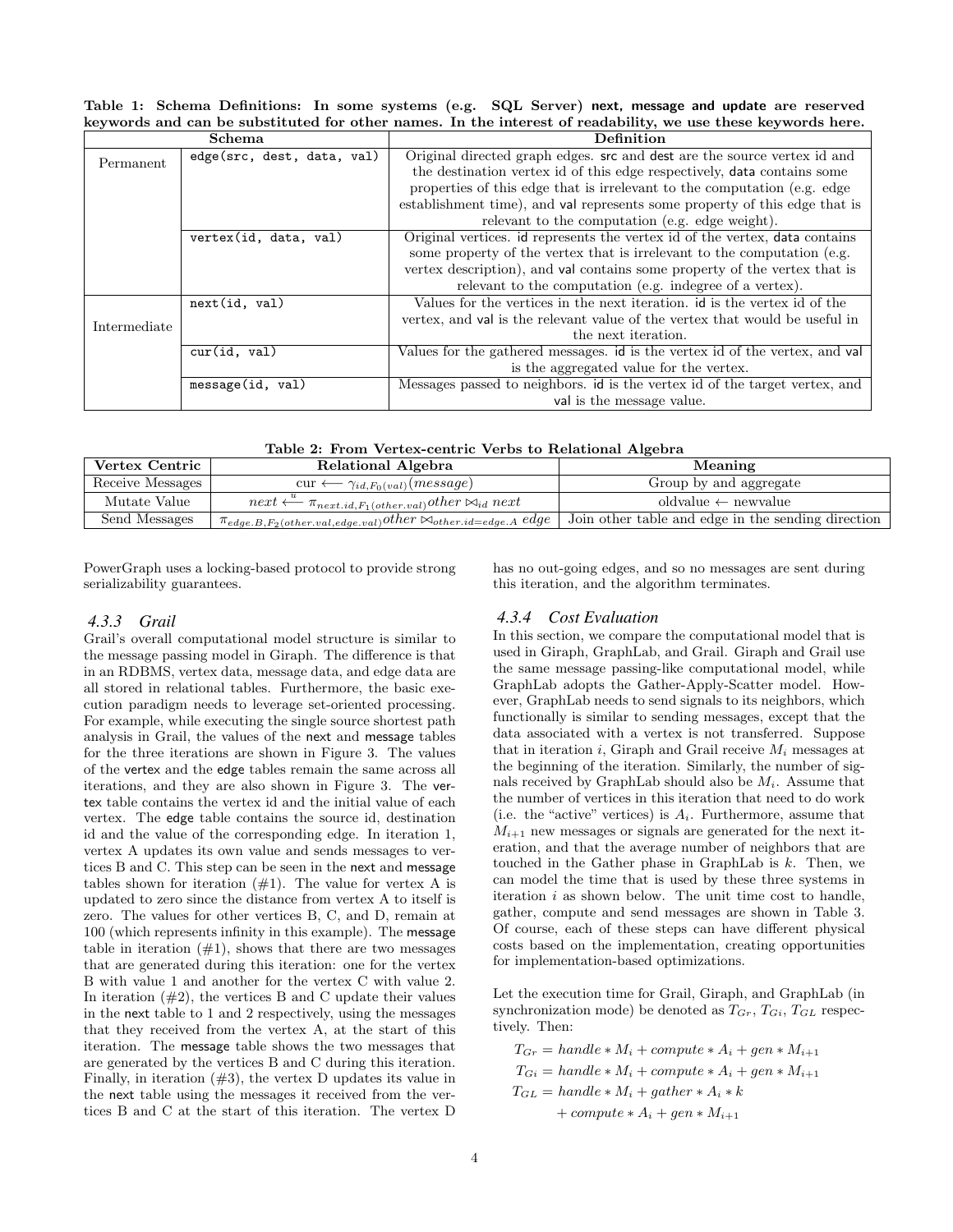

Figure 2: Execution of the Single Source Shortest Path algorithm with Giraph and GraphLab. The distance between the connected vertices are shown as labels on the edges. The distance of the shortest path of each vertex from the source vertex A is written below the name of the vertex. A distance value of 100 is assumed to represent infinity.



Figure 3: The tables used by Grail for the Single Source Shortest Path algorithm are shown here. The vertex and the edge tables are shown only once since they have the same values in all the three iterations. The instances of the next and the message tables are shown for each iteration.

Name Meaning handle Time taken to handle a message/signal gather Time taken to gather a value from a neighbor compute Time taken to do local computation gen Time taken to generate  $\&$  send a message/signal check Time taken to check whether to send a signal

Table 3: Unit Time Definition

GraphLab can reduce the number of signals in some circumstances. For example, in the shortest path algorithm, in the scatter stage, a vertex can compare the neighbor value with its value plus the edge value; then, if the former value is smaller, the vertex can choose not to signal the neighbor. Let us assume that this optimization can reduce the number of signals in iteration i by  $M_i'$ . Thus, one can reduce at most  $M_i'$  active vertices in a current iteration, but this optimization will require  $M_i'$  more checks in the previous

iteration. So, the GraphLab's time cost becomes:

$$
T_{GL} \geq handle * (M_i - M'_i)
$$
  
+ 
$$
gather * (A_i - M'_i) * k + compute * (A_i - M'_i)
$$
  
+ 
$$
gen * (M_{i+1} - M'_{i+1}) + check * M'_{i+1}
$$

Thus, Grail and Giraph have the same high-level cost model, while GraphLab's cost model has some variations. GraphLab can trade off some check time for number of messages. But the total complexity of all three models is similar.

# 4.4 Grail: Translating to SQL

In Giraph, in every superstep (iteration), each vertex does three things: Receive messages, Mutate values, and Send messages. These verbs enable vertex-centric programming. Our approach is to map these primitives to relational algebra (RA) using the transformation rules that are shown in Table 2. With the RA mappings, its fairly easy to generate the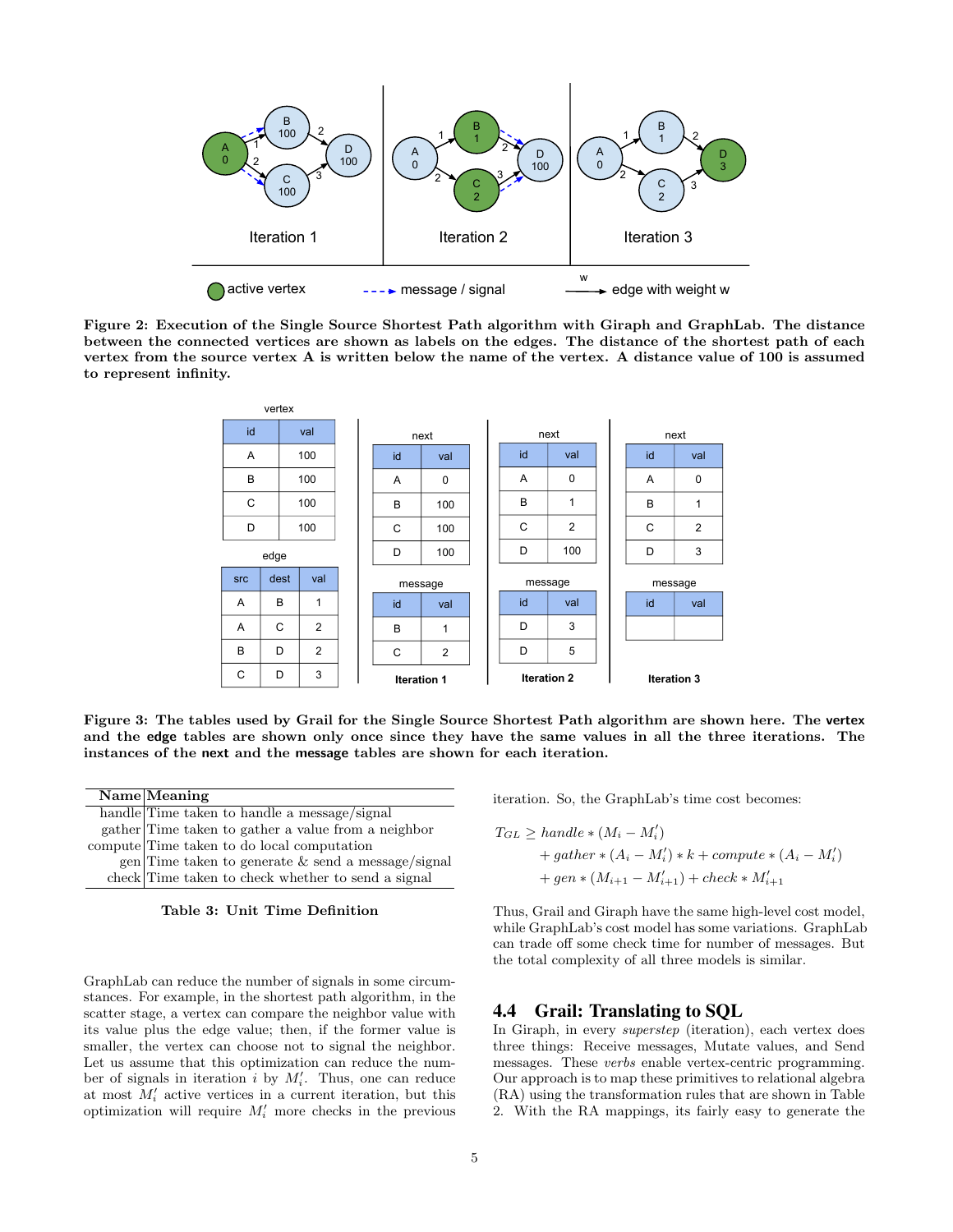corresponding SQL statement<sup>1</sup>. Thus, with Grail we can map vertex-centric programming to SQL.

Notice that in Table 2 the current result set is stored in the table cur. Updated values in each iteration are stored in the table next. A table join is used to generate new messages and "pick the direction" in which to send the messages. There are three options for the direction – namely, to out-going edges, to in-coming edges, and to all edges. This direction is chosen by picking the "right predicate" for the join operation (the Send Messages operation shown in Table 2). If messages are sent through out-going edges, then the join should be on the src attribute of the edge table; if messages are sent through in-coming edges, then the join should be on the dest attribute of the edge table; if messages are sent through all edges, then we should use a "union all" operation to union the messages sent through out-going edges and in-coming edges.

Next, we illustrate and compare Grail with the traditional vertex-centric method for the SSSP analytics. Listing 1 shows the supersteps in Giraph, and the corresponding RA transformation is shown in Listing 2. Here the table update is used as flow control, and we join the update and the edge tables using  $update.id = edge.src$  as we want to send messages to the vertices that are connected by the outgoing edges. (The program in the Grail API is discussed below.)

# 4.5 Grail API

The basic Grail API is shown in Table 4. The language is simple and intuitive as users are freed from specifying lowlevel operations like joins, and simply defining the task in each iteration from a vertex-centric perspective.

```
Listing 1: Pseudocode for SSSP in Giraph
```

```
Combine Message
foreach ( int msgVal : messages ) {
    minDist = Math . min ( minDist , msgVal );
}
if (minDist < vertexValue) {
    // Mutate Value
    mutateValue ( minDist );
    // Send Message
    foreach (edge e : outEdges) {
         sendMessage (e. target , minDist + e. val );
    }
}
```

|  | Listing 2: Relational Algebra for SSSP in Grail |  |  |  |
|--|-------------------------------------------------|--|--|--|
|  |                                                 |  |  |  |

| $cur \leftarrow \gamma_{id,MIN(val)}(message)$                                                      |
|-----------------------------------------------------------------------------------------------------|
| $update \leftarrow \pi_{cur.id, cur.val}$                                                           |
| $(cur \Join_{cur.id = next.id} AND_{cur.val < next.val} next)$                                      |
| $next \xleftarrow{u} \pi_{next.id, update.val} update \bowtie_i d next$                             |
| $message \leftarrow \pi_{edge.dest, update.val + edge.val}$                                         |
| $(\textit{update} \bowtie_{\textit{update}.\textit{id} = \textit{edge}.\textit{src} \textit{edge})$ |

 $1$ The translation shown in Table 2 is simplified. There are some nuance as the "Mutate Values" and "Send Messages" component may require additional joins if the query requires a more complex "MutateAndSend" function that is described in Table 4. Thus, the actual Grail translation is slightly more complicated.

## 4.6 Example

SSSP can be expressed in Grail as follows:

```
VertexValType: INT
MessageValType: INT
InitiateVal : INT_MAX
InitialMessage : (1, 0)
CombineMessage: MIN(message)
UpdateAndSend: update=cur.val<getVal()
               if (update) {
                 setVal(cur.val)
                 send(out, cur.val+1)
               }
End: NO_MESSAGE
```
The Grail generated T-SQL is shown in Listing 3.

Listing 3: T-SQL Ouput for SSSP

```
1 DECLARE @flag int;
2 SET @flag = 1;
3
4 SELECT vertex .id , 2147483647 AS val
5 INTO next
6 FROM vertex ;
\overline{7}8 CREATE TABLE message (
\begin{array}{c|c} 9 & \text{id int,} \\ 10 & \text{val int} \end{array}val int<br>):
1112 INSERT INTO message values (1 ,0);
13
14 WHILE (Oflag != 0)
15 BEGIN
16 SELECT message.id AS id,
17 MIN (message . val) AS val
18 INTO cur
19 FROM message
20 GROUP BY message . id ;
21
22 DROP TABLE message ;
23
24 SELECT cur . id AS id ,
25 cur . val AS val
26 INTO update
\begin{array}{c|c} 27 \\ 28 \end{array} FROM cur, next<br>
\begin{array}{c} \text{WHERE} \\ \text{WHERE} \end{array}WHERE cur.id = next.id
_{29} AND cur. val < next. val;
30
31 UPDATE next
32 SET next . val = update . val
33 FROM update , next
34 WHERE next.id = update.id;
35
36 SELECT edge . dest AS id ,
37 update . val + 1 AS val
38 INTO message
39 FROM update , edge
40 WHERE edge.src = update.id;
41
42 DROP TABLE cur;
43
44 DROP TABLE update ;
45
46 SELECT @flag = COUNT (*)
47 FROM message ;
48 END
```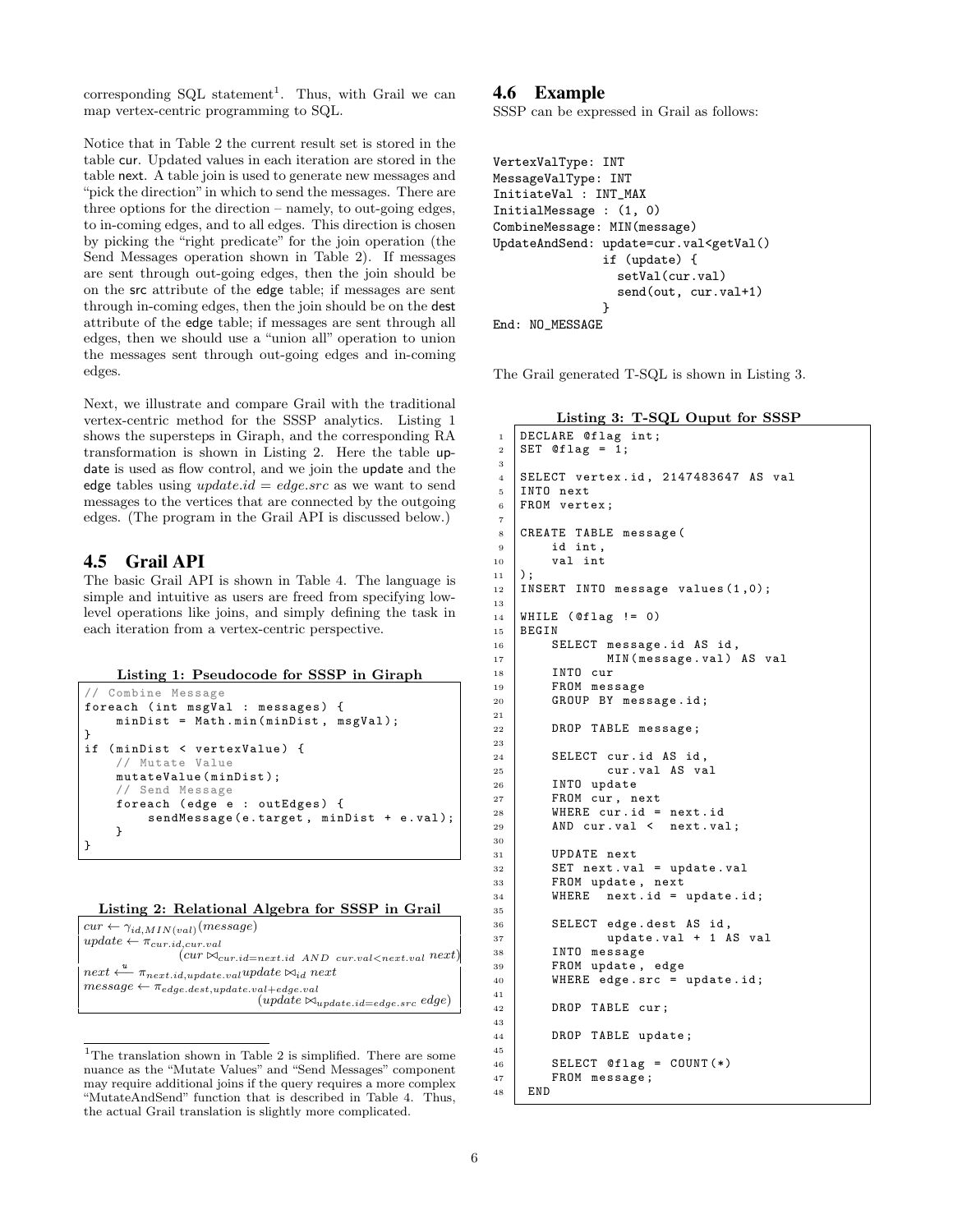| Name           | Description                                                                                                                    | Table 4: Grail API<br>Example                                                                     | Meaning                                                                                                                                                        |                               |
|----------------|--------------------------------------------------------------------------------------------------------------------------------|---------------------------------------------------------------------------------------------------|----------------------------------------------------------------------------------------------------------------------------------------------------------------|-------------------------------|
| VertexValType  | The vertex data type                                                                                                           | <b>INT</b>                                                                                        | The vertex data type is int.                                                                                                                                   | N/A                           |
| MessageValType | The message data type                                                                                                          | <b>INT</b>                                                                                        | The message data type is int.                                                                                                                                  | N/A                           |
| InitiateVal    | The initial value of the<br>vertex at the beginning<br>of the computation                                                      | id                                                                                                | All vertices should be initiated<br>with vertex id                                                                                                             | Initiate                      |
| InitialMessage | Initial message                                                                                                                | (1, 0)                                                                                            | Sending message to vertex 1<br>with message value 0<br>Initiate                                                                                                |                               |
|                |                                                                                                                                | (ALL, 0)                                                                                          | Sending messages to all vertices<br>with message value 0                                                                                                       |                               |
| CombineMessage | The aggregate function<br>to combine messages                                                                                  | $MIN(message) + 1$                                                                                | Use the MIN aggregation oper-<br>ator on all incoming messages                                                                                                 | Combine mes-<br>sage          |
| MutateAndSend  | The operations to up-<br>date the vertex in this<br>iteration, and determine<br>the messages to send for<br>the next iteration | $update=cur.val < getVal()$<br>if (update) $\{$<br>setVal(cur.val)<br>send(out, cur.val/out_cnts) | Create the table update with<br>attributes cur.id and<br>two<br>cur.val. Update the values for<br>each vertex, and send messages<br>to all out-going neighbors | Mutate Value<br>Send Messages |
| End            | End condition                                                                                                                  | (TER, 10)<br>NO_MESSAGE                                                                           | Stop after 10 iterations<br>Stop when there are no new<br>messages.                                                                                            | Loop control                  |

# 4.7 Optimization

There are optimizations that can be performed during the code-generation part of Grail to produce an "efficient" T-SQL program. We describe these optimizations next.

# *4.7.1 Index Creation*

The generated (SQL) code has joins involving the tables next and edge. To speed up the join, we create an index on the id attribute of the next table, and an index on the edge table based on the direction in which the message is to be sent. When the message is sent to neighbors with an out-going edge, the index should be created on edge(src, dest); for neighbors on the in-coming edge the index should be created on edge(dest, src); for neighbors on both types of edges, both indices are created. These indices allow the SQL server optimizer to consider index-based query plans, and generally speed up the query processing. (As part of future work, it would be good to make this optimization cost-driven either in the code generation component of Grail, or directly inside the RDBMS optimizer.)

# *4.7.2 Avoiding Materializing the Messages Table*

The default code generation results in materializing the message table (e.g. lines 36–40 in Listing 3), and then running an aggregation operation on this table (e.g. lines 16–20 in Listing 3). We can merge these two parts as follows:

SELECT edge.dest AS id, MIN(update.val+1) AS val INTO cur FROM update, edge WHERE edge.src = update.id GROUP BY (edge.dest)

# *4.7.3 Reduce the Update Cost*

In the original query, we use tuple updates to mutate values. For algorithms that mutate all vertex values in each iteration (such as PageRank), the updates can be expensive. For such algorithms, Grail inserts new records into the table cur updating table next. After the insertions, we rename the table cur to next as follows:

```
INSERT INTO cur
SELECT *
FROM next
WHERE NOT EXISTS(
    SELECT * FROM cur
    WHERE cur.id = next.id)
EXEC sp_rename "cur", "next"
```
# 4.8 Extensions

Extensions to the discussion above is needed to support some complex graph analytics algorithms, as described below.

# *4.8.1 UDT and UDAF*

The expressiveness of Grail is dependent on the available data types and the aggregate functions. Thus, User-defined Data Types (UDTs) and User-Defined Aggregate Functions (UDAF) are needed for some graph analytics. For example, to compute the vertex value as  $val = \prod_{m \in messages} m.val,$ we need to define a corresponding UDAF.

UDAFs can also be generalized to consider multi-attribute aggregation. For example, the following two (Giraph-based) functions require multi-attribute aggregation functions on the attributes msgVal and vertexVal. (We note that these examples aim to illustrate the difference in the expressive power of Giraph and SQL with traditional UDAFs. However, we do not know of any real graph analytics that would require such multi-attribute UDAFs.)

```
foreach (int msgVal : messages) {
    mutateValue(getValue()/msgVal+1);
}
```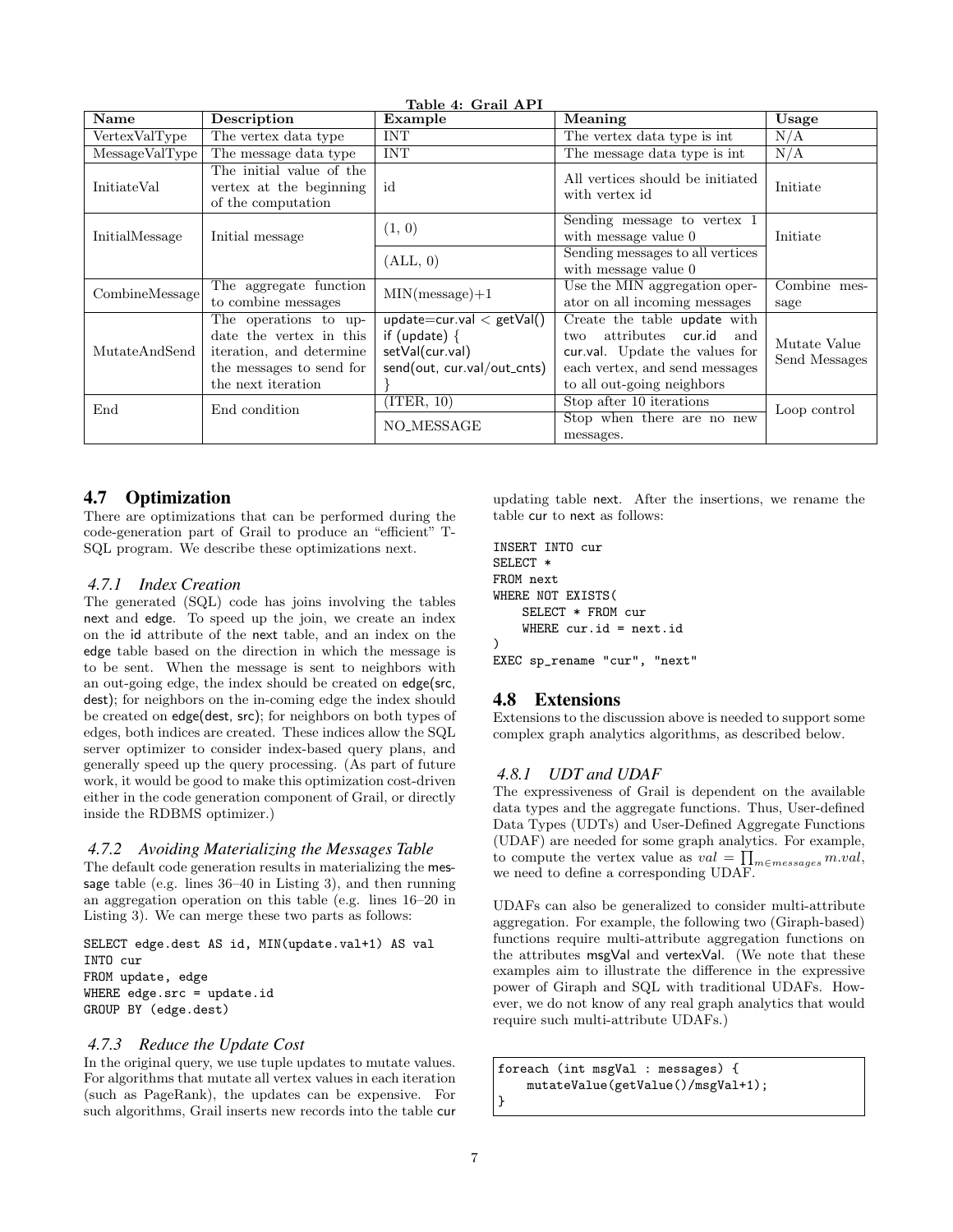```
int sum = 0;
foreach (int msgVal : messages) {
  if (msgVal * getValue() > 0) {
    sum += msgVal * getValue();
  }
}
mutateValue(sum);
```
# *4.8.2 Edge Mutations*

To avoid modifying the original vertex table, we create the table next as a copy, and use it for computation. If we want to allow for edge mutations, then we also need to make a copy of the edge table.

# 5. EXPERIMENT SETUP

In this section, we present results from an empirical evaluation.

#### 5.1 System Setup

Each experiment was run on a single server. We use two servers with the same hardware configurations, one running Windows Server 2012 R2 (for SQL Server) and the other running Ubuntu 14.04 LTS with Linux kernel 3.13.0- 24-generic (for GraphLab and Giraph). Each machine has 16 physical cores spread across two Intel(R) Xeon(R) CPU E5-2450L 1.80GHz processors. The machine has 96GB of main memory. We use Giraph v. 1.1.0, GraphLab v. 2.2, and SQL Server 2014. The Linux system runs Hadoop 1.2.1, jdk1.7.0 55. Giraph reads input from and writes output to HDFS, and Graphlab uses the local disk. SQL Server reads and writes directly from disk-based tables.

In the performance test, we set the max parallelism for SQL Server to 16. The log level is set to "Simple" to avoid log writes slowing down the query. For Giraph, we can start multiple workers and multiple threads for each worker. A worker is more expensive than a working thread as it has to keep additional data structures. However, multiple threads can lead to contention, and thus slow down the program. In the experiment, we use different settings for different datasets for Giraph, picking the optimal point for each (Giraph is quite brittle in this way in terms of finding its optimal setting). We also set parameters to allow Giraph to spill to disk if needed, and disable checkpointing. GraphLab has similar issues with parameters, and we report the optimal time that we observed below (the key parameter in GraphLab is the degree of parallelism). We note, that such tuning of Giraph and GraphLab for each task is likely to be a hinderance in practice.

#### 5.2 Datasets

Table 5 shows the datasets that we use, obtained from [2, 3, 4, 5]. The datasets grow from small to "large." We note that both Giraph and GraphLab insist on loading the dataset before running each program (they do not have a way to cache or pre-load the data). They also need a large amount of space to load the data as the raw data is prepared (i.e. internal data structures optimized) for the graph analysis. For example, for the 24GB Twitter dataset, GraphLab needs about 90GB of working memory to prepare the data. Giraph has a similar mode of operation.

| Table 5: Datasets |           |         |             |  |  |
|-------------------|-----------|---------|-------------|--|--|
| Dataset           | $#$ Nodes | # Edges | <b>Size</b> |  |  |
| web-Google $(GO)$ | 9K        | 5М      | 71MB        |  |  |
| com-Orkut (OR)    | 3.0M      | 117M    | 1.6GB       |  |  |
| twitter-10 $(TW)$ | 41.6M     | 1.46B   | 24GB        |  |  |
| uk-2007-05 (UK)   | 100M      | 3.3B    | 56GB        |  |  |

# 5.3 Queries

Our queries are the operations described in Section 3 . For SQL Server, we use the optimized query generated by Grail. For Giraph, we use their existing PageRank, SSSP and WCC implementations. For Graphlab, we run experiments under both synchronous mode and asynchronous mode and report both results. We use their existing SSSP and WCC implementations, and the fixed-number-iterations version of PageRank. All PageRank programs are terminated after 10 supersteps/iterations.

# 5.4 Experiment Results

The key results are presented in Figure 4 where there is one figure for each of the four datasets. For these experiment, we note that the GraphLab asynchronous mode is generally more expensive that the synchronous mode, due to the lock contention in the asynchronous mode. From this figure we also observe that sometimes the specialized engines are faster than the Grail-on-SQL Server approach – for example, with the GO dataset the GraphLab (synchronous) approach is 2.5X faster than the Grail approach for the SSSP analysis (though the Grail approach is 2.5X faster than Giraph on that same problem). As the dataset size increases, the Grail approach catches up; for example, compare the GO and the OR results. Furthermore, as the dataset size increases even further (to the TW and the UK datasets), the other systems start to fail. In fact, neither Giraph or GraphLab can run the UK dataset which is only 56GB in size – both these systems need far larger amount of space (for the data representation and intermediate data structures) than the original data, and they do not scale gracefully when there isn't enough memory. The Grail approach is far more robust.

#### 5.5 On Other Related Reported Experiments

In a recent experiment for Pregel-like systems by Han [13], they use 32 EC2 machines to run the algorithms that we use here. For the TW dataset, on 32 machines Giraph took 1-3 minutes to setup, and 10 minutes to run 30 iterations of PageRank. GraphLab took 3 minutes to setup and about 10 minutes to run. Taking the number of iterations into consideration, the cluster runs  $10+$  times faster than a single node SQL Server. But 32 machines are used in that experiment. If we take into consideration all the costs such as hardware amortization cost, power cost, administration cost, SQL Server may be a better choice for graph analysis at this scale. Thus, while a lot of attention has focused on scale-out behavior of specialized graph engines, and the fact that papers report cluster numbers when the datasets are smaller than what can fit in typical single node today, we note that systems like RDBMSs that can deal with out-ofmemory scenarios well are far more versatile and likely far more cost-effective than methods that demand an alwaysin-memory approach.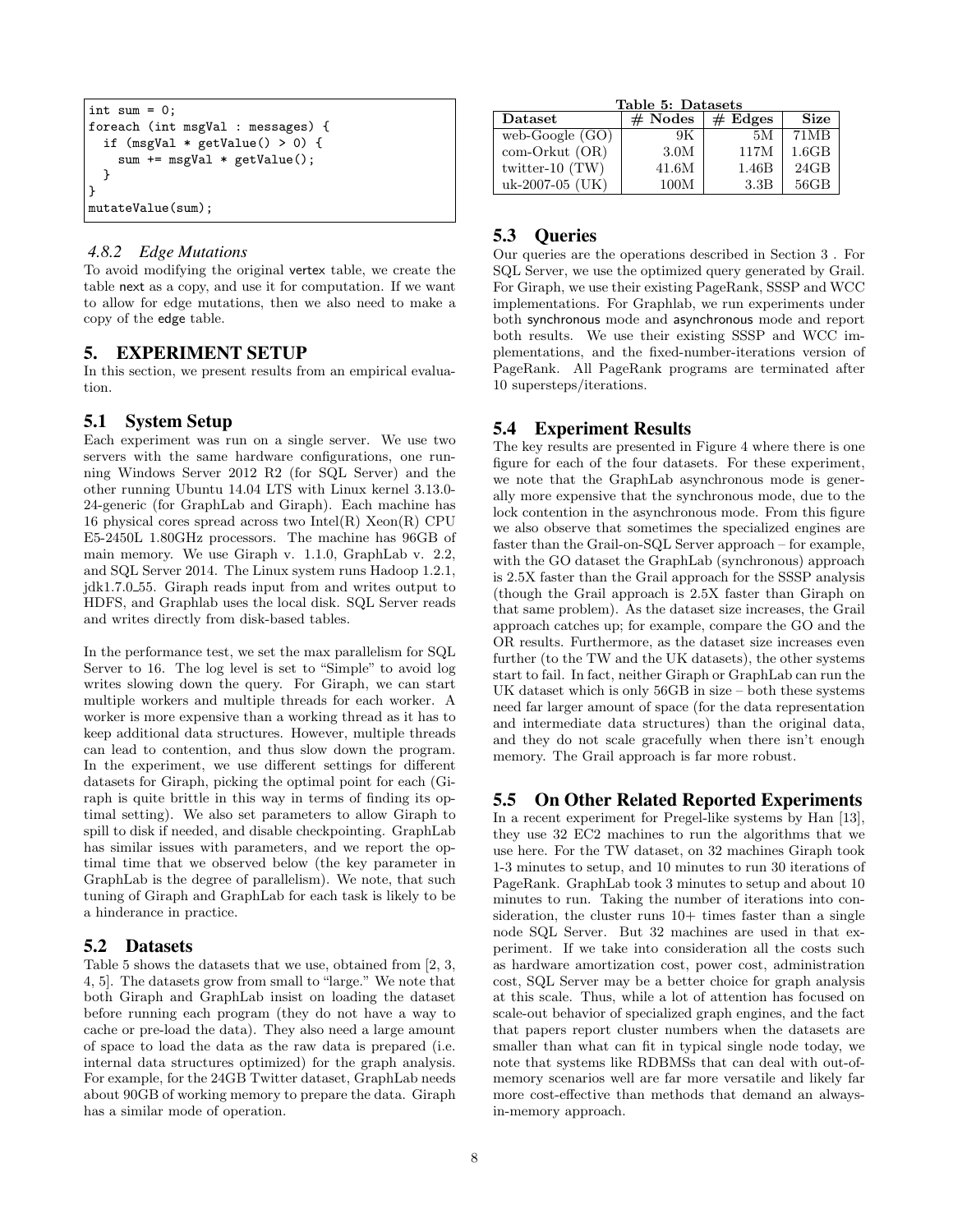

Figure 4: Comparison of the three graph engines, on the four datasets (GO, OR, TW and UK) with one figure for each dataset. SS stands for SQL Server, Gir for Giraph, GL-sync for GraphLab synchronous mode, and GL-async for GraphLab asynchronous mode. For each algorithm the time is broken down into the "Computation", "Loading," and "Other" times. Giraph and GraphLab need to load the data each time, where as SQL server can benefit from a warm buffer pool. The load times for SQL Server reported here are warm numbers, but the load time only goes up by about 10% if the buffer pool is cold. The "Other" component includes the cost of building indices (in SQL Server), the shutdown and the setup time (for Giraph), while this component does not exist for GraphLab. For the TW and the UK datasets, some bars are missing because the corresponding graph engines don't finish/crash on those tasks.

# 6. RELATED WORK

There has been a flurry or recent work on graph analysis using database systems. Han et al. [13] have experimentally compared Pregel-like graph processing systems and have shown that Giraph and GraphLab's synchronous mode execution has good all-round performance, but they do not consider an RDBMS-based approach.

Marc et al. [14] have studied different platforms for graph processing including a relational approach, but do not consider a graph programmer-friendly API. They also did not compare with popular engines like Giraph and GraphLab that have been created more recently.

Teradata Aster 6.0 (Aster 6) [19] introduced support for large-scale graph analytics. They have a specialized graph engine similar to Pregel [12]. Aster 6 provides a SQL-like interface where the graph analytic functions can be accessed and executed using SQL queries. Their graph analytics functions can also operate on relational tables, just as Grail does. Alekh et al. [10] also have an approach of exposing vertexcentric APIs on top of a relational DBMS. They expose the same APIs as Pregel [12], and sketch out at a high level how the APIs work. However, these previous works have not considered GraphLab. They have also not explored the parallels between the relational engines and specialized graph engines to draw out the similarities and differences in the execution models, and build from that analysis to make a case for the use of relational database engines for graph analytics. Collectively this body of work does points to increasing awareness and interest in using relational database management systems for graph analytics, instead of using specialized graph engines.

# 7. CONCLUSION

The use of RDBMS as a platform for graph analytics has largely been ignored, encouraging a flurry of specialized graph engines/platforms. We argue that this specialization does